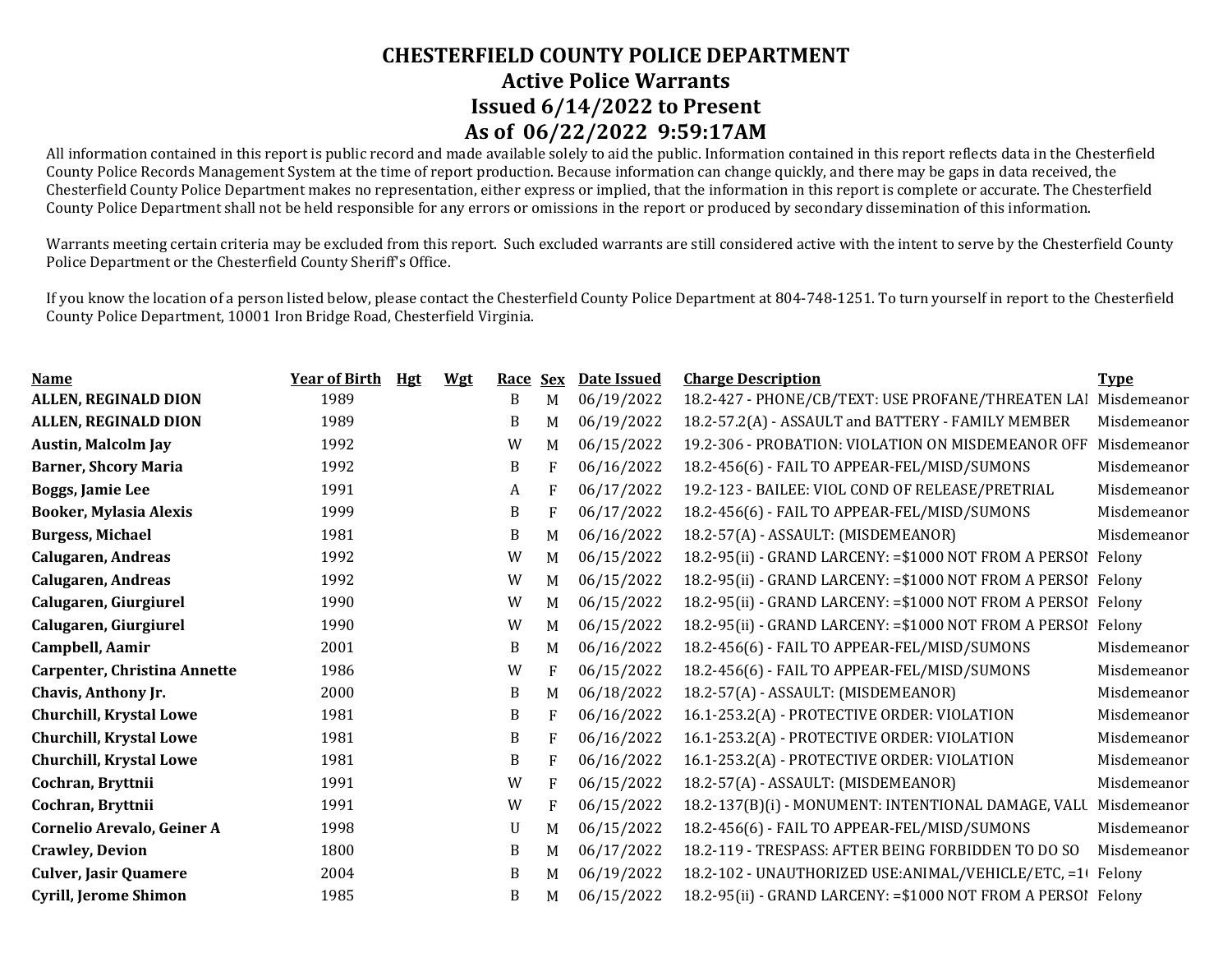All information contained in this report is public record and made available solely to aid the public. Information contained in this report reflects data in the Chesterfield County Police Records Management System at the time of report production. Because information can change quickly, and there may be gaps in data received, the Chesterfield County Police Department makes no representation, either express or implied, that the information in this report is complete or accurate. The Chesterfield County Police Department shall not be held responsible for any errors or omissions in the report or produced by secondary dissemination of this information.

Warrants meeting certain criteria may be excluded from this report. Such excluded warrants are still considered active with the intent to serve by the Chesterfield County Police Department or the Chesterfield County Sheriff's Office.

| <b>Name</b>                     | <b>Year of Birth</b> | <b>Hgt</b><br><b>Wgt</b> | Race         | <b>Sex</b> | Date Issued | <b>Charge Description</b>                               | <b>Type</b> |
|---------------------------------|----------------------|--------------------------|--------------|------------|-------------|---------------------------------------------------------|-------------|
| <b>Cyrill, Jerome Shimon</b>    | 1985                 |                          | B            | M          | 06/15/2022  | 18.2-96(2) - PETIT LARCENY: \$1000 NOT FROM A PERSON    | Misdemeanor |
| <b>Eltman, Eric Allen</b>       | 1996                 |                          | W            | M          | 06/16/2022  | 18.2-282(A) - FIREARM/ETC: POINTING/BRANDISHING         | Misdemeanor |
| <b>Fields, Ricky</b>            | 1969                 |                          | B            | M          | 06/15/2022  | 18.2-456(6) - FAIL TO APPEAR-FEL/MISD/SUMONS            | Misdemeanor |
| Fofana, Aminata Mimi            | 2001                 |                          | B            | F          | 06/16/2022  | 19.2-306 - SUSPENDED SENTENCE VIOLATION-TYPE NOT CI     | Misdemeanor |
| <b>Fulk, Brandi Chaney</b>      | 1979                 |                          | W            | F          | 06/15/2022  | 19.2-128(B) - FAILURE TO APPEAR: ON FELONY OFFENSE      | Felony      |
| Garcia Serrano, Jose Ernesto    | 1986                 |                          | W            | M          | 06/20/2022  | 16.1-253.2(A) - PROTECTIVE ORDER: VIOLATION             | Misdemeanor |
| Garcia Serrano, Jose Ernesto    | 1986                 |                          | W            | M          | 06/20/2022  | 16.1-253.2(A) - PROTECTIVE ORDER: VIOLATION             | Misdemeanor |
| Gates, Cormeika Shonta          | 1993                 |                          | B            | F          | 06/16/2022  | 18.2-456(6) - FAIL TO APPEAR-FEL/MISD/SUMONS            | Misdemeanor |
| <b>Gonzalez, Cain Salomon</b>   | 1997                 |                          | W            | M          | 06/19/2022  | 18.2-95(ii) - GRAND LARCENY: = \$1000 NOT FROM A PERSOI | Felony      |
| <b>Goodson, Brittain Thomas</b> | 1994                 |                          | W            | M          | 06/17/2022  | 19.2-123 - BAILEE: VIOL COND OF RELEASE/PRETRIAL        | Misdemeanor |
| <b>Greenawalt, Jason Steven</b> | 1999                 |                          | W            | M          | 06/17/2022  | 19.2-123 - BAILEE: VIOL COND OF RELEASE/PRETRIAL        | Misdemeanor |
| Griffin, Jamesha Rashell        | 1997                 |                          | W            | F          | 06/16/2022  | 19.2-358 - CONTEMPT OF COURT:NOT PAY ORDERED FINE/      | Misdemeanor |
| Harris, David Alexander         | 1986                 |                          | B            | M          | 06/16/2022  | 19.2-306 - PROBATION: VIOLATION ON FELONY OFFENSE       | Felony      |
| Harrison, Sean Connelly Jr.     | 1994                 |                          | $\, {\bf B}$ | M          | 06/16/2022  | 53.1-131.1 - JAIL: PRISONER FAILS TO REPORT TO JAIL     | Misdemeanor |
| <b>HAYES, TYREEK HASAAN</b>     | 1990                 |                          | $\, {\bf B}$ | M          | 06/17/2022  | 18.2-60(A)(1) - EXTORT: IN WRITING                      | Felony      |
| Haynes, Nathaniel Akhi          | 1987                 |                          | $\, {\bf B}$ | M          | 06/15/2022  | 18.2-456(6) - FAIL TO APPEAR-FEL/MISD/SUMONS            | Misdemeanor |
| Horner, Amanda Brittany         | 1986                 |                          | W            | F          | 06/16/2022  | 18.2-456(6) - FAIL TO APPEAR-FEL/MISD/SUMONS            | Misdemeanor |
| <b>Hughes, Gabriel Tyler</b>    | 1994                 |                          | W            | M          | 06/17/2022  | 19.2-128(B) - FAILURE TO APPEAR: ON FELONY OFFENSE      | Felony      |
| Jennings, Jessica Marie         | 1988                 |                          | W            | F          | 06/17/2022  | 19.2-123 - BAILEE: VIOL COND OF RELEASE/PRETRIAL        | Misdemeanor |
| Johnson, Gene Allan Jr.         | 1974                 |                          | W            | M          | 06/17/2022  | 18.2-456(6) - FAIL TO APPEAR-FEL/MISD/SUMONS            | Misdemeanor |
| <b>Johnson, Roy Rogers</b>      | 1954                 |                          | B            | M          | 06/15/2022  | 19.2-128(C) - FAILURE TO APPEAR: ON MISDEMEANOR OFF     | Misdemeanor |
| <b>Jones, Reginald Latney</b>   | 1978                 |                          | B            | M          | 06/18/2022  | 16.1-253.2(A) - PROTECTIVE ORDER: VIOLATION             | Misdemeanor |
| <b>Jones, Robert Lamonte</b>    | 1971                 |                          | B            | M          | 06/15/2022  | 19.2-306 - PROBATION: VIOLATION ON FELONY OFFENSE       | Felony      |
|                                 |                      |                          |              |            |             |                                                         |             |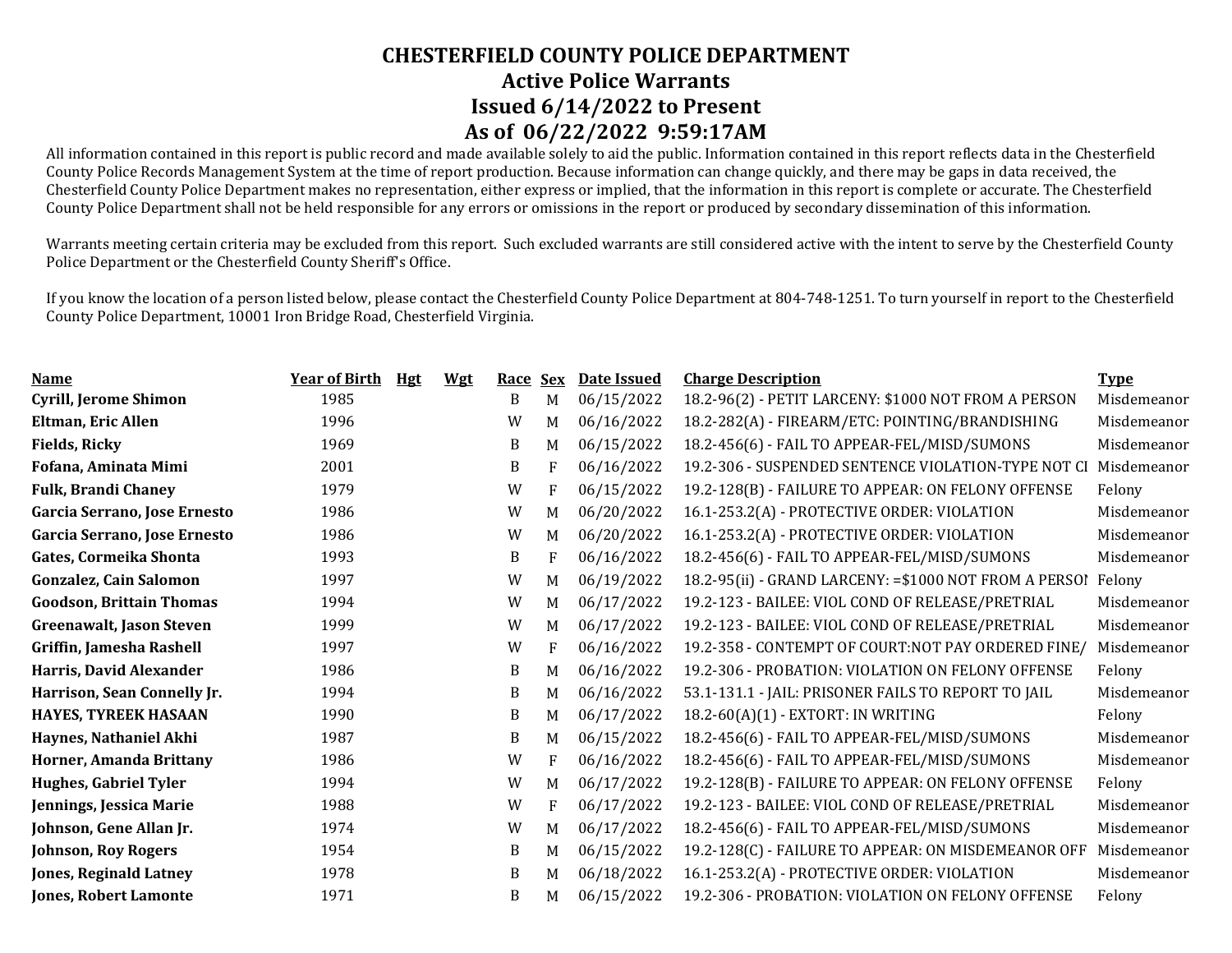All information contained in this report is public record and made available solely to aid the public. Information contained in this report reflects data in the Chesterfield County Police Records Management System at the time of report production. Because information can change quickly, and there may be gaps in data received, the Chesterfield County Police Department makes no representation, either express or implied, that the information in this report is complete or accurate. The Chesterfield County Police Department shall not be held responsible for any errors or omissions in the report or produced by secondary dissemination of this information.

Warrants meeting certain criteria may be excluded from this report. Such excluded warrants are still considered active with the intent to serve by the Chesterfield County Police Department or the Chesterfield County Sheriff's Office.

| <b>Name</b>                       | <b>Year of Birth</b> | Hgt<br><b>Wgt</b> | Race | <b>Sex</b> | Date Issued | <b>Charge Description</b>                                       | <b>Type</b> |
|-----------------------------------|----------------------|-------------------|------|------------|-------------|-----------------------------------------------------------------|-------------|
| Kvec, Baron                       | 1988                 |                   | W    | M          | 06/15/2022  | 18.2-95(ii) - GRAND LARCENY: = \$1000 NOT FROM A PERSOI         | Felony      |
| Kvec, Baron                       | 1988                 |                   | W    | M          | 06/15/2022  | 18.2-95(ii) - GRAND LARCENY: = \$1000 NOT FROM A PERSO!         | Felony      |
| Mcnealy, Lashanda Shanta          | 1989                 |                   | B    | F          | 06/17/2022  | 18.2-456(6) - FAIL TO APPEAR-FEL/MISD/SUMONS                    | Misdemeanor |
| <b>MELBOURNE, ANDREW MALLOY</b>   | 1965                 |                   | B    | M          | 06/19/2022  | 46.2-301 - DRIVE WHILE LICENSE REVOKED/SUSPENDED                | Misdemeanor |
| <b>MELBOURNE, ANDREW MALLOY</b>   | 1965                 |                   | B    | M          | 06/19/2022  | 18.2-186.3(B1) - IDENTITY THEFT: OBTAIN ID TO AVOID AR          | Misdemeanor |
| <b>MELBOURNE, ANDREW MALLOY</b>   | 1965                 |                   | B    | M          | 06/19/2022  | 18.2-168 - PUBLIC RECORDS: FORGERY                              | Felony      |
| <b>MELBOURNE, ANDREW MALLOY</b>   | 1965                 |                   | B    | M          | 06/19/2022  | 18.2-168 - PUBLIC RECORDS: FORGERY                              | Felony      |
| <b>MELBOURNE, ANDREW MALLOY</b>   | 1965                 |                   | B    | M          | 06/19/2022  | 18.2-172 - OTHER FORGERY WRITING:NOT IN 18.2-168 and            | Felony      |
| <b>MELBOURNE, ANDREW MALLOY</b>   | 1965                 |                   | B    | M          | 06/19/2022  | 19.2-82.1 - FALSE IDENTIFY SELF TO LAW ENFORCEMENT              | Misdemeanor |
| Mora, Alexander                   | 1990                 |                   | U    | M          | 06/15/2022  | 18.2-57(A) - ASSAULT: (MISDEMEANOR)                             | Misdemeanor |
| Morgan, Kemon Kenneth             | 2004                 |                   | B    | M          | 06/17/2022  | 19.2-123 - BAILEE: VIOL COND OF RELEASE/PRETRIAL                | Misdemeanor |
| <b>Morris, Jonathan Daniel</b>    | 2003                 |                   | W    | M          | 06/17/2022  | 19.2-123 - BAILEE: VIOL COND OF RELEASE/PRETRIAL                | Misdemeanor |
| Mynor, Joel                       | 1995                 |                   | W    | M          | 06/16/2022  | 53.1-131.1 - JAIL: PRISONER FAILS TO REPORT TO JAIL             | Misdemeanor |
| <b>Nelson, Steven James</b>       | 1982                 |                   | W    | M          | 06/17/2022  | 18.2-178 - OBTAIN MONEY/ETC: FALSE PRETENSE, LARCEN             | Misdemeanor |
| Patton, Mehki                     | 1800                 |                   | B    | M          | 06/15/2022  | 18.2-119 - TRESPASS: AFTER BEING FORBIDDEN TO DO SO             | Misdemeanor |
| Patton, Mehki                     | 1800                 |                   | B    | M          | 06/15/2022  | 18.2-371(ii) - CONSENSUAL SEXUAL INTERCOURSE W/CHIL             | Misdemeanor |
| Perez, Michael John               | 1990                 |                   | W    | M          | 06/17/2022  | 18.2-57.2(A) - ASSAULT and BATTERY - FAMILY MEMBER              | Misdemeanor |
| <b>Price, Larry Mitchell</b>      | 1967                 |                   | B    | M          | 06/17/2022  | 18.2-456(6) - FAIL TO APPEAR-FEL/MISD/SUMONS                    | Misdemeanor |
| Ramos, Michaell Alejandra Ziegler | 2001                 |                   | W    | F          | 06/21/2022  | 18.2-98 - BANK NOTES/CHECKS/ETC: LARCENY \$1000                 | Felony      |
| Ramos, Michaell Alejandra Ziegler | 2001                 |                   | W    | F          | 06/21/2022  | 18.2-178 - OBTAIN MONEY/ETC: FALSE PRETENSE, LARCEN             | Felony      |
| Ramos, Michaell Alejandra Ziegler | 2001                 |                   | W    | F          | 06/21/2022  | 18.2-172 - OTHER FORGERY WRITING:NOT IN 18.2-168 and            | Felony      |
| Ramos, Michaell Alejandra Ziegler | 2001                 |                   | W    | F          | 06/21/2022  | 18.2-172 - OTHER FORGERY WRITING:NOT IN 18.2-168 and            | Felony      |
| Ravenscroft, Michael              | 1800                 |                   | W    | M          | 06/17/2022  | 18.2-137(B)(i) - MONUMENT: INTENTIONAL DAMAGE, VALU Misdemeanor |             |